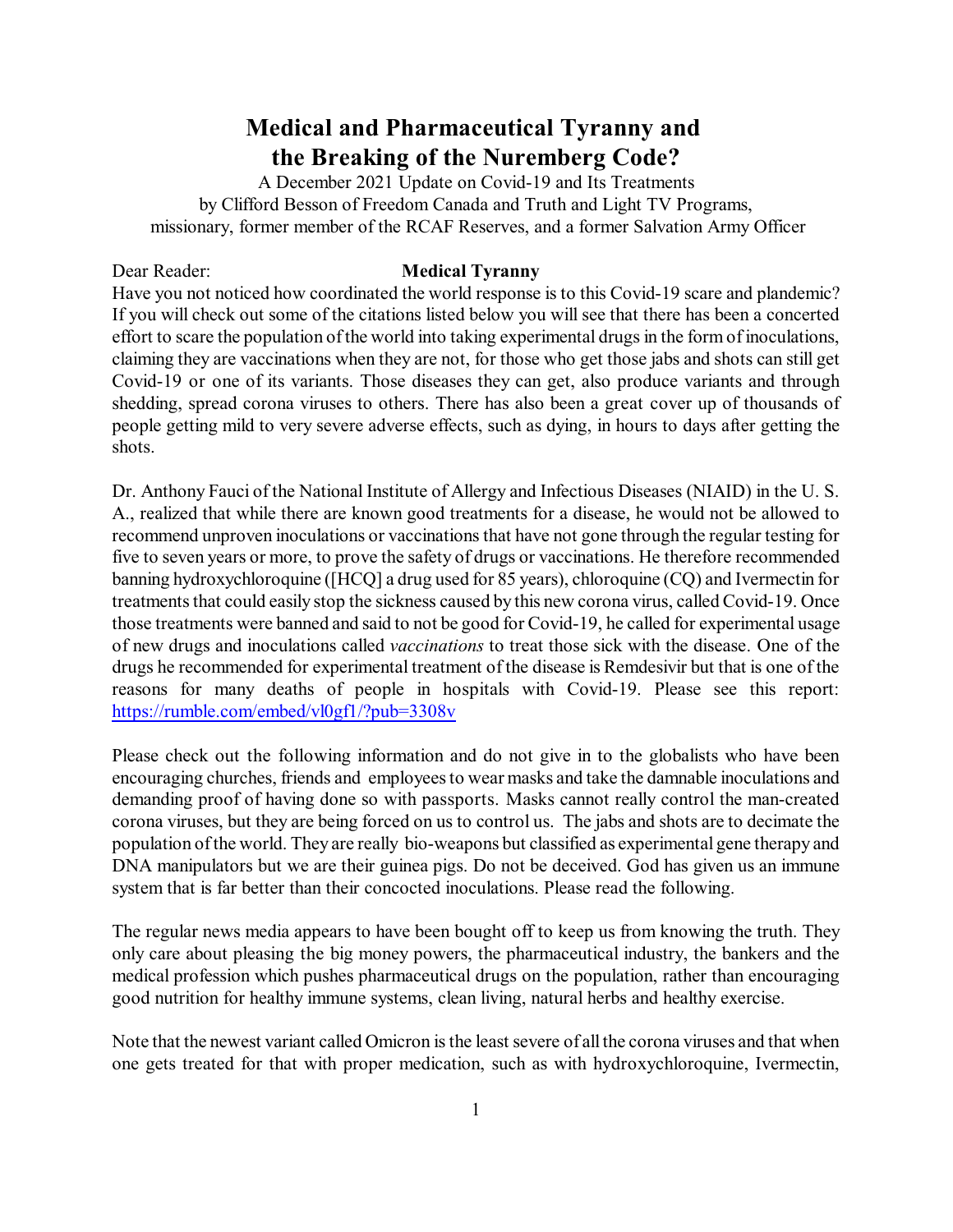Vitamin C, D3, zinc, and trace minerals and elements then the person can easily recover and be immune against Covid-19 and variants like Delta and Omicron. This immunity is then better than any so-called vaccination against the disease. One doctor, Dr. Richard Bartlett treated his Covid-19 patients very effectively with a common Asthma drug called Budesonide in an inhaler. Please see https://vinnews.com/2020/07/07/west-texas-doctor-says-asthma-drug-is-silver-bullet-for-covid-19/. Please see below for more methods of treating the corona virus problems.

#### **My First Incidents of Major Problems with the Medical Profession**

When I was a young teenager, I had a bad case of acne from my head to my toes. My mother sent me to one skin specialist and then another. Each of the two specialists prescribed drugs and recommendations that only worked for about two weeks. I prayed for God's help and then thought I should try testing out their theories of food and beverages that should be avoided. Within minutes of testing a twelve ounce bottle of PepsiCola, I noticed that the problemofmy acne was going away. It worked as a diuretic and lessened the amount of salt in my blood and perspiration and the pressure on the pimples and swellings in my skin. Later on, with further testing and some research I found other factors that were necessary to be free from acne.

Later on, my second youngest brother, Ronald, was a victim of epilepsy while under treatment of another medical doctor. I did my own research and found that too much milk was probably a main factor, for he would drink about a gallon of milk a day. This meant he did not eat enough food which were rich inmagnesium, iron, potassium, and other healthy food elements. I tried telling Ron's doctor that he was drinking too much milk and this was his main problem. His doctor thought I did not know what I was talking about, though I had a book on the bad aspect of too much milk and the importance of magnesium. Ron later died a few years later when he was only about twenty-eight, from pneumonia and epilepsy.

My next problem with the medical profession was with my mother. She died, from a bad blood clot in her head, in a hospital after being given too much potassium chloride, intravenously, to remedy an anemic condition. They did not know that too much of that salt can cause imbalances which then result in blood clots and other health problems, according to my books on biochemistry like *Dr. Schuessler's Biochemistry* by J. B. Chapman, M. D., edited by J. W. Cogswell. M. D. (See "Blood, thick, clotting: *Kali Mur.*," p. 176 and published by New Era Laboratories Ltd., London, 1965).

So you can see from the above, I do not have a high respect at all for most medical profession doctors because they tend to only push prescriptions drugs rather than better nutrition. I have had some very good treatments though from some doctors. When I was terribly sick as a baby, nearly dying and then as an adult, on having to give up one of my kidneys to one of my brothers whose kidneys became poisoned from taking too many Aspirins. Regarding this incident, I believe the Naturopathic professional would have handled this much better. On another occasion, I had to have surgery for a hernia and then for a cataract.

The surgery that my oldest brother Victor had, was because the Bayer drug manufacturing company had an extra ingredient in their pain killing Aspirin drug that caused everyone taking large doses of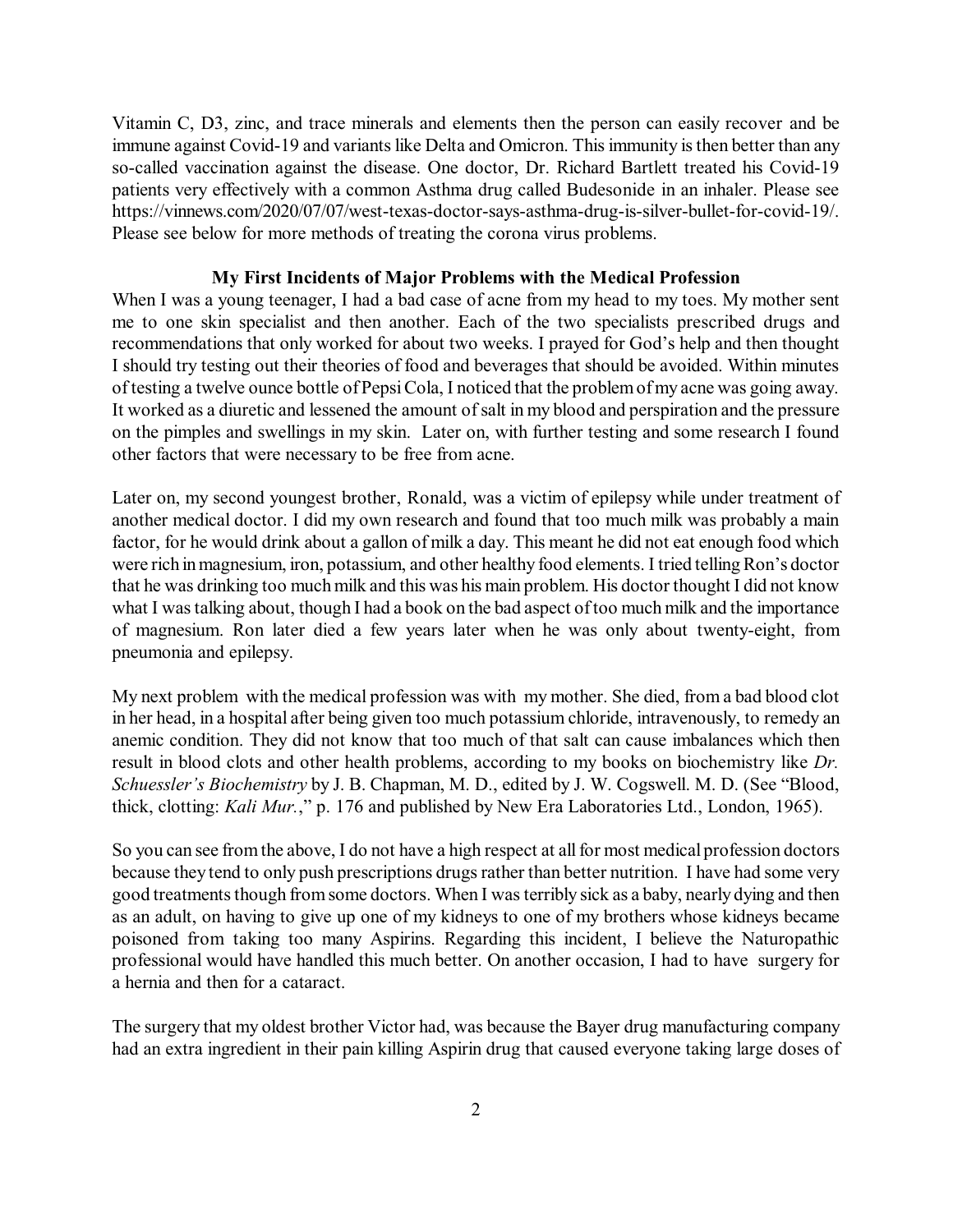it for about thirty three years were all having kidney failures. The company must have then gotten a special agreement going with the medical profession to just keep things hushed up, to prevent their company and careless doctors from being sued greatly. Bayer then simply removed that kidney destroying ingredient out of their drug from then on, without telling the public the real reason for their big change in the formulation of their Aspirin drug. This thus saved them millions or billions of dollars in law suits in the U. S. A., in Canada, and throughout the world.

Not too many years after my brother got my kidney, he got sick from cancer but the medical profession had no answer for that kind of sickness but the Naturopathic profession very likely did. My brother therefore died with one of my kidneys.

This incident with Bayer Aspirins shows the importance of testing drugs out for years, not a few weeks or months as with the present vaccination program for Covid-19 and then persuading the general public to be the test subjects for their experimental trials rather than with animals or invitro. There is also the dreadful case with **thalidomide** which was not tested on pregnant women but was

introduced in 1956 and was aggressively marketed by the German pharmaceutical company Chemie Grünenthal under the trade name Contergan as a medication for anxiety, trouble sleeping, "tension", and morning sickness.[3][4] It was introduced as a sedative and medication for morning sickness without having been tested on pregnant women.[5] While initially deemed to be safe in pregnancy, concerns regarding birth defects were noted in 1961, and the medication was removed from the market in Europe that year.[3][6] (https://en.wikipedia.org/wiki/Thalidomide scandal).

Later on, when one of my best friends, Mr. Fred McClellan came down with prostrate cancer, the medical profession sent him home to die. Some of my friends and I prayed for him and shortly after that another friend, Mr. Henry Klassen gave me a book on Oxalic acid as a very good answer for a cure for cancer. I therefore, believing this was an answer from God, I put my eighty-eight year old friend on the diet prescribed in the book. Shortly after this my friend went on to live cancer free till he was ninety-three years old, when he died of kidney failure and old age.

On discovering how good that book by Colonel Joe Hart, *Hart Dietary Procedure Plan: Cancer, The Cure is in Food* (Pea Ridge, AR: Angels of Life – Publisher) was, at quickly curing my old friend of his cancer, I offered to donate a book of it to the Cancer Society in Winnipeg, for their library but they refused to have it in their library. Why? Their business apparently is not for curing cancer but for making money.

Besidesthisincident, while I was a volunteer driver for the Cancer Society in Manitoba, Canada, they insisted that we drivers were not to talk about possible cures for cancer to their patients, who we might drive for their appointments for their examinations and treatments. What does this tell you? Again, is it not that they are in their cancer business for their employment and not for the well being of their clientele?

### **Trust No Man**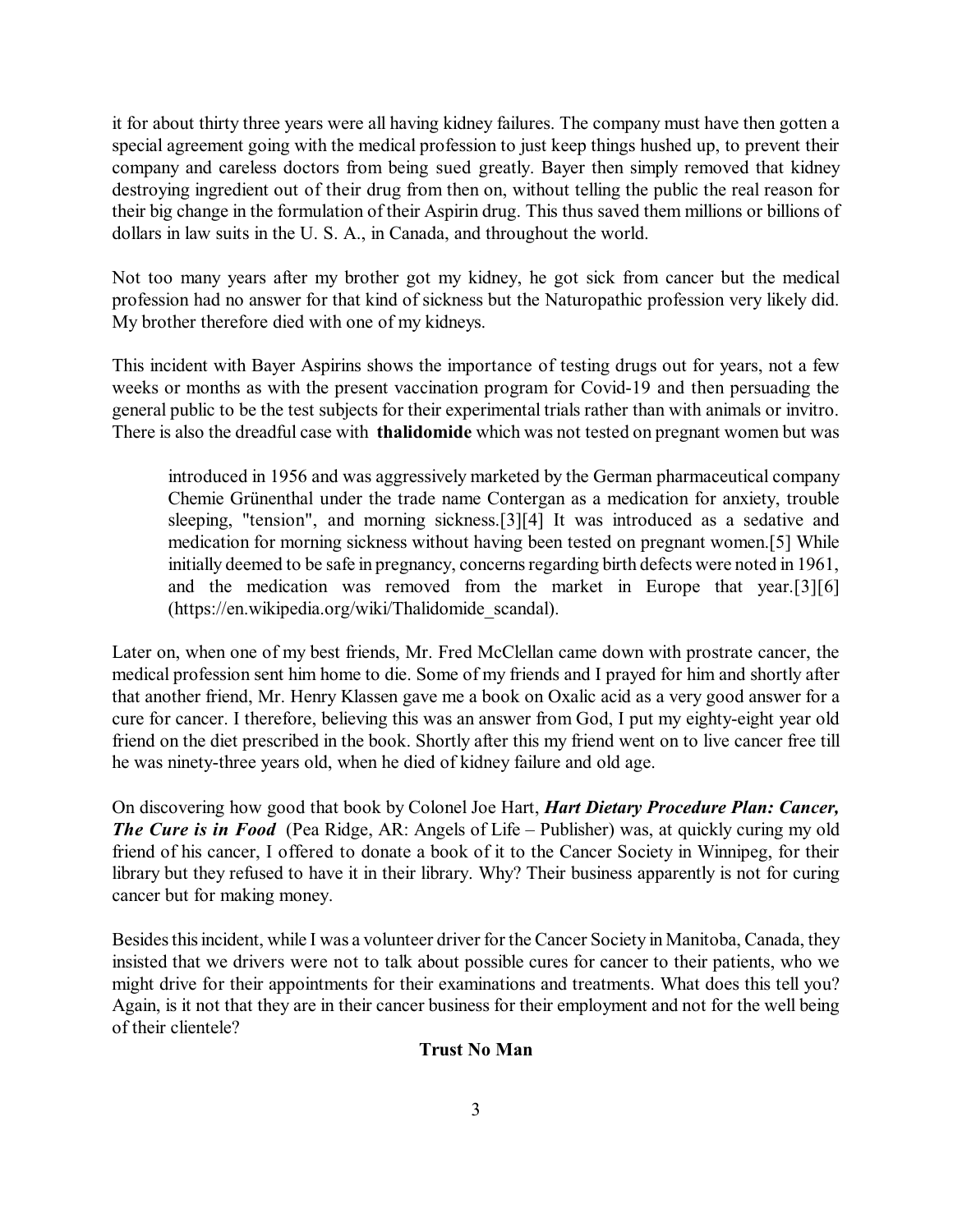I have learned from experience and from the Bible to trust no man, question everything, prove all things, take things to God in prayer, and get alternative opinions. So when it comes to the way our governments, federal and provincial, are handling this corona virus problem with Covid-19, it is apparent they have been bewitched or tricked to be fearful, to think it is really a terrible crisis, worse than the regular flu but it is not. They have been persuaded, thinking that the best way to treat this problem is with masks, social distancing, shutting down small businesses, restaurants and churches, and then trying to get people to take experimental inoculations. They have been apparently told that this is the best way to prevent people from getting the sickness but it is not working.

I have therefore done months of research on this problem to find out what has really been going on so I could share it, to educate the politicians and the ignorant sheep, who do not know what is going on. So please read most of the many articles below and check out the web sites to educate yourself and to protect your family and loved ones. You will see that they have all been taken from alternative newssources. Why? In Canada, the main media companies are subsidized by the government but not apparently are the alternative news sources.

Many of the below citations are of interviews with medical doctors who are mavericks in their fields, like Dr. Vladimir Zelenko, who has been getting amazing good results with thousands of his patients who were suffering from Covid-19 and its variants. He was the first one to come up with a very effective treatment for Covid-19 patients. He is also the one who treated President Donald Trump when he got sick with Covid-19.

Most of the below mentioned doctors and professionals also realize that the masks cannot trap the Covid-19 viruses from going in or out of the material, for the virus is thousands of times smaller than the width of our human hair. The viruses, going through the masks, can then travel about thirty feet as it gets aerosolized. But in sunlight, the viruses die as many other pathogens. The viruses also hardly affect anyone with strong immune systems.

You will also find from some of the following citations that most of the patients in hospitals who may be sick with Covid-19 are those who have been already been *vaccinated* two or more times. Our autoimmune protection that God has given to us, works much better than any inoculations that are being given out.

There is a **pandemic of the inoculated ones**, for those same jabs and shots ofsecret concoctions do not protect one from getting Covid-19, for they are not really vaccinations. They also make things worse by making variants of the disease in the bewitched or hypnotized victims. Those injections manipulate the genes and DNA in people and are causing dozens of adverse effects in those who take them and in neighbours about them, through virus shedding.

The so-called *vaccination* programs are for experimentaluse only, whenthere are no provenremedies that can kill the pathogens that are making people sick. Who are being experimented as guinea pigs? You and I and our loved ones. The worse thing about this experimental program, is that they want to inoculate our children as well, who are the least expected ones to get sick from this type of man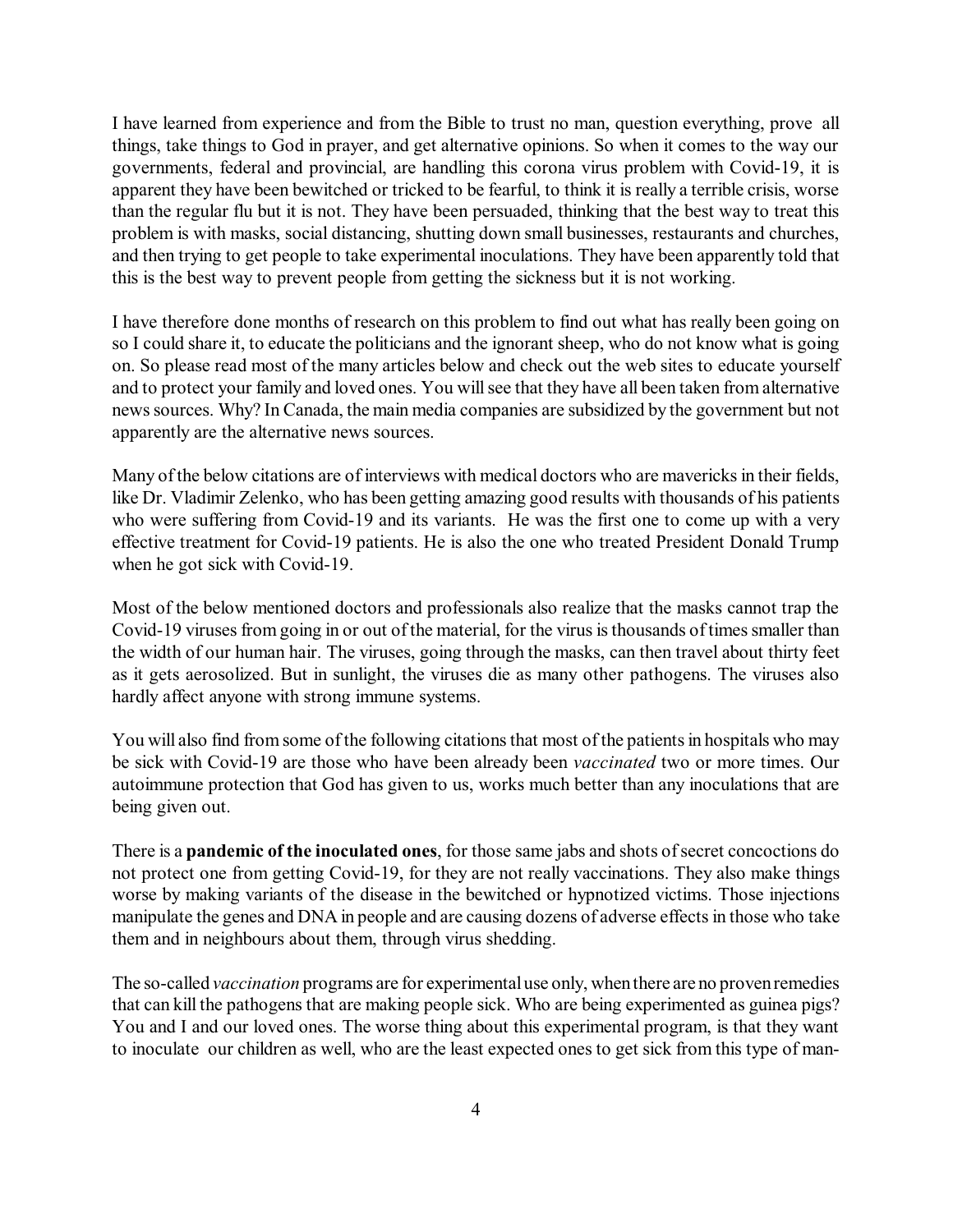made flu, called Covid-19.

Have you not noticed that there is a program going on to decimate the population of the world through the communistic United Nations World Health Organization (WHO) and the American Center for Disease Control (CDC), which appears to be run by New World Order communists?

Consider too that the countries that are most inoculated, like Israel, are the ones with the most inoculated people ending up in their hospitals with blood clots, heart attacks or myocarditis, pericarditis, and botched pregnancies. Note that the country of Nigeria has hardly any cases of Covid-19 deaths or illnesses. Mr. Robert F. Kennedy, JR said it is because they use Ivermectin regularly [possibly for treatments for parasites] and hydroxychloroquine for their problems with malaria.

So considering the above and the citations listed below, it is counter productive to ask anyone to wear a mask, as if it is prohibitive to breath fresh air. It does not sufficiently control Covid-19 at all. The masks are really to control us and it reduces the oxygen that children and adults need to breath in. But on doing so with masks, they breath back into their lungs the carbon dioxide and other pollutants their bodies were trying to expel.

Another bad issue with masks, it encourages evil people in the community, to smash and grab items in stores or on the street and to do their wicked stealing and violence right in the open and in the day time.

So what should be done then? Encourage people to eat nourishing whole foods, get lots of sunshine or supplement their diets with vitamin  $D_3$  or ultraviolet lighting, and fresh air. Then if any get sick from the flu or another corona virus, whether Omicron, Delta or other variants, give them items that will boost their immune systems like Ivermectin, Hydroxychloroquine or Quercetin, (see [https://zstacklife.com/products/z-stack\)](https://zstacklife.com/products/z-stack)), vitamin D<sub>3</sub>, vitamin C, trace minerals, and zinc. Then when these people get over their severe to mild symptoms (especially from the Omicron variant), they should then be immune to any other variants of a corona virus.

Furthermore, it is unethical to demand people to take part in medical experiments without telling them all the ingredients that are to be injected into them and without telling them the many adverse effects that have been occurring around the world on others. Most of the adverse effects are being hidden from the public. Enforcing people to take part in this medical tyranny, with the threat of losing one's job or the loss of travel or to buy or sell groceries is breaking the **Nuremberg Code of ethics**: https://muhc.ca/sites/default/files/users/user136/The%20Nuremberg%20Code.pdf.

This of course, means that vaccination proofs and passports showing that one has taken part in medical experiments of secret ingredients that are being made out to be vaccinations when they are not, are unethical and are also against the **Nuremberg Code**. They are therefore just a means for unscrupulous people in governments to control the movements of people they do not like and ruin the lives of people and our economy.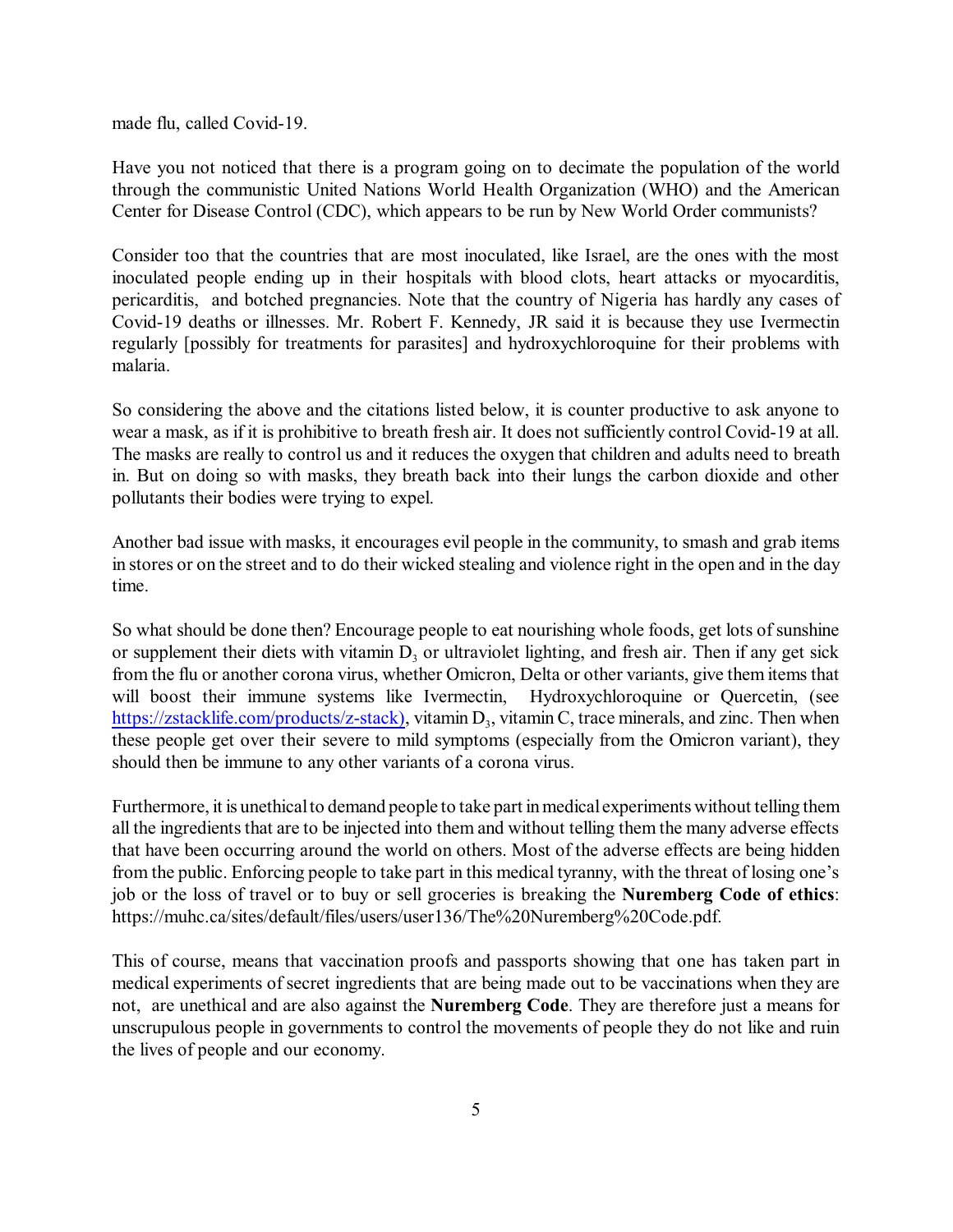This part of not being able to buy or sell reminds me of the warning that God gave to his followers:

Revelation 13:16 He causes all, the small and the great, the rich and the poor, and the free and the slave, to be given marks on their right hands, or on their foreheads; 17 and that no one would be able to buy or to sell, unless he has that mark, the name of the beast or the number of his name. 18 Here is wisdom. He who has understanding, let him calculate the number of the beast, for it is the number of a man. His number is six hundred sixty-six.

Here issome information on treatments for Covid-19 patients from the e-book *7 Superior Covid-19 Treatments that are Being Suppressed* 

As with many things, pharmaceutical companies are pushing people to take the vaccine and are making people think that it's the only option and that other treatments are not effective. However, our experts share clear information on how these alternative medicines have worked for many of their patients.

In fact, a pilot study was conducted on the effectiveness of medicines like **Ivermectin and Hydroxychloroquine**. They had found an improvement of dyspnea using mMRC scale, disappearance of fever using thermometer, Fatigue using Fatigue Assessment Scale (FAS), and improvement of Oxygen saturation using pulse oximeter.<sup>2</sup>

We'll get into these alternatives in detail during this eBook. We'll start with Dr. Peter McCullough who is an internist, cardiologist and a professor of medicine at Texas A and M College of Medicine. He has completed his bachelor's degree at Baylor University, and has completed his medical degree as an Alpha Omega Alpha graduate from the University of Texas Southwestern Medical School in Dallas.

He also completed his internal medicine residency at the University of Washington in Seattle, his cardiology fellowship - including service as Chief Fellow - at William Beaumont Hospital, and his master's degree in public health at the University of Michigan.

Dr. Peter McCullough: I've been completely focused on COVID-19 and the pandemic response over the course of the last year. Let's just focus on the infection just for a second. We know that there are three major elements to the infection, viral proliferation, cytokine injury, and thrombosis. It's a long illness, a typical person who dies of COVID-19 takes 30 days or more.

We have plenty of time to treat. If we treat early, we use the principles of intracellular anti-infectives, corticosteroids, immunomodulators, and anti-platelet drugs. This slide should tell anyone that no single drug is a cure for COVID-19, that we must use drugs in combination, and they must influence these major areas of the pathogenesis ofthe virus. And the principles here are the ones that we use in the hospital. And the innovation is to advance early to prevent hospitalization and death.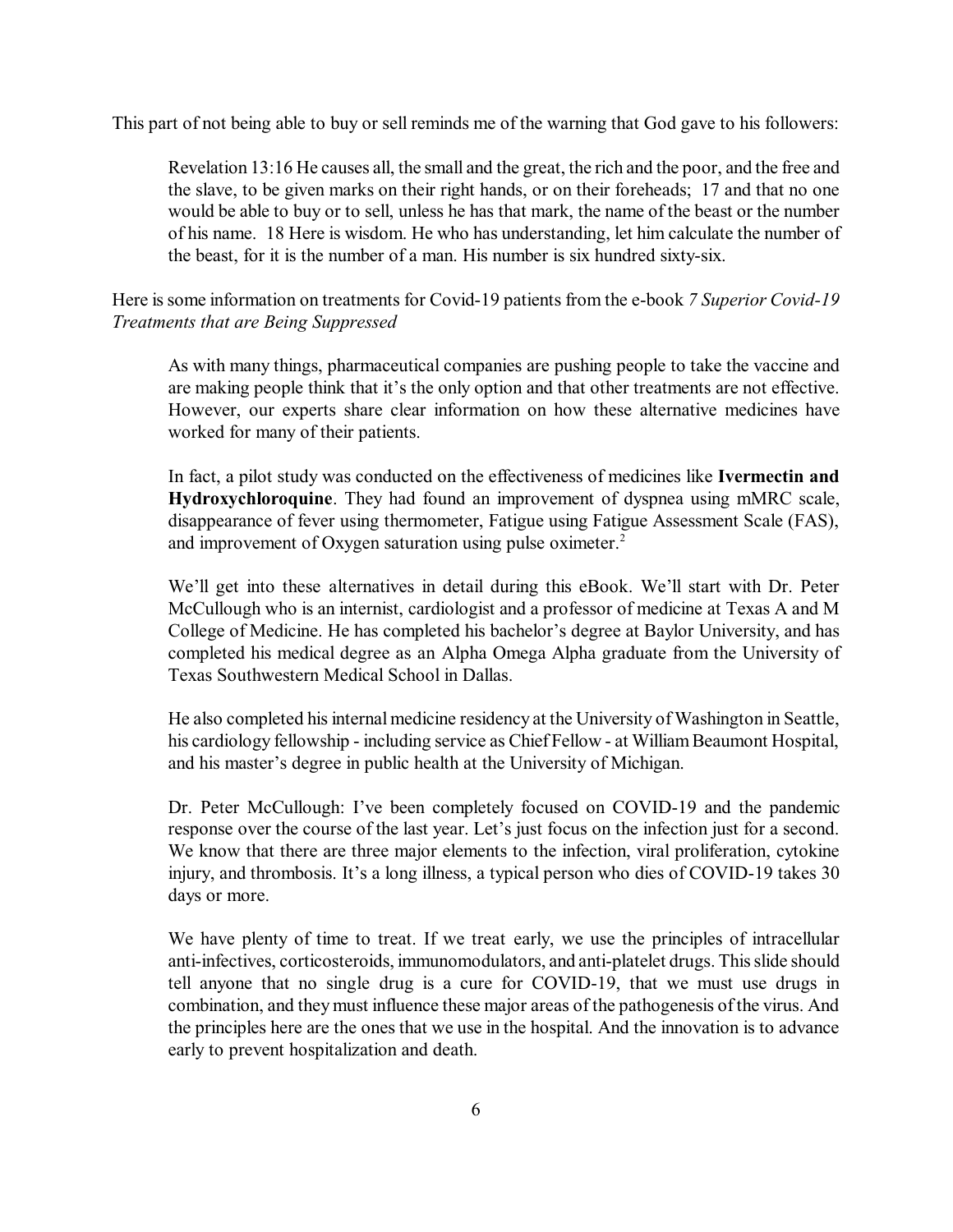Hydroxychloroquine is the most widely studied and utilized drug in all of COVID-19. It basically has three mechanisms of action. It reduces the viral entry through endosomes. It helps work as a zinc ionophore. And zinc actually works to impair the RNA-dependent polymerase. And lastly, it's an anti-inflammatory. It changes the overall profile of cells so there's less inflammation.

We use Hydroxychloroquine to reduce inflammation in systemic lupus and rheumatoid arthritis. We use it as an intracellular anti-infective in malaria. So it makes a lot of sense that Hydroxychloroquine would work. And we have great data, 259 supportive trials, 385,000 individuals. And Hydroxychloroquine is like I say, our mainstay in COVID-19 treatment.

Other remedieslisted in the above book include "inhaled Budesonide," Colchicine, "full-dose anticoagulation and aspirin are associated with reductions in mortality." "Reviews in Cardiovascular Medicine, December 2020, most frequently downloaded. It's the basis of the home treatment guide. And here's the protocol, age under 50, no other medical problems, simply a nutraceutical bundle is reasonable: zinc, Vitamin D, Vitamin C, quercetin," "Aspirin, 325 milligrams throughout."

Then there are protocols of Dr. Mark Sherwood, a naturopathic doctor:

"we've told people to consume a lot of above-ground, non-root, just vegetables and fruits, and just really just bombard the system with phytonutrients, with good organic foods." Omega-3 fatty acids, "high dose broccolis prout extract powder . . . . a viral inhibition process there."

Vitamin D at a high level, I'm talking about 5,000 IU's. We have to use zinc and we don't want to go too high with zinc because it depletes copper. So zinc is important at 20 to 40 milligrams. Again, Vitamin C is important. I know a lot of people are taking it very high right now, but in reality nature doesn't contain things with a gram of Vitamin C in them. So maybe 500 milligrams twice a day, except for acute situations, is probably right.

Then a Dr. Andy Kaufman says: "we can be deficient in including things like cholesterol and collagen, in addition to trace minerals, almost everyone is deficient in that."

Lastly, see the rest of the book for more details from Vaccine Secrets: Covid Crisis at https://www.peakprosperity.com/forum-topic/vaccine-secrets-covid-crisis-documentary-series-fre e-screening-now/.

**Deaths of pilots from 2019, 2020, and 2021.** In 2019 1 died, in 2020 6 died, in 2021 so far 111 died. According to the report of Harrison Smith on 16 Dec. 2021. <https://banned.video/channel/the-american-journal>

Covidland 2: The Mask: <https://www.texemarrs.com/>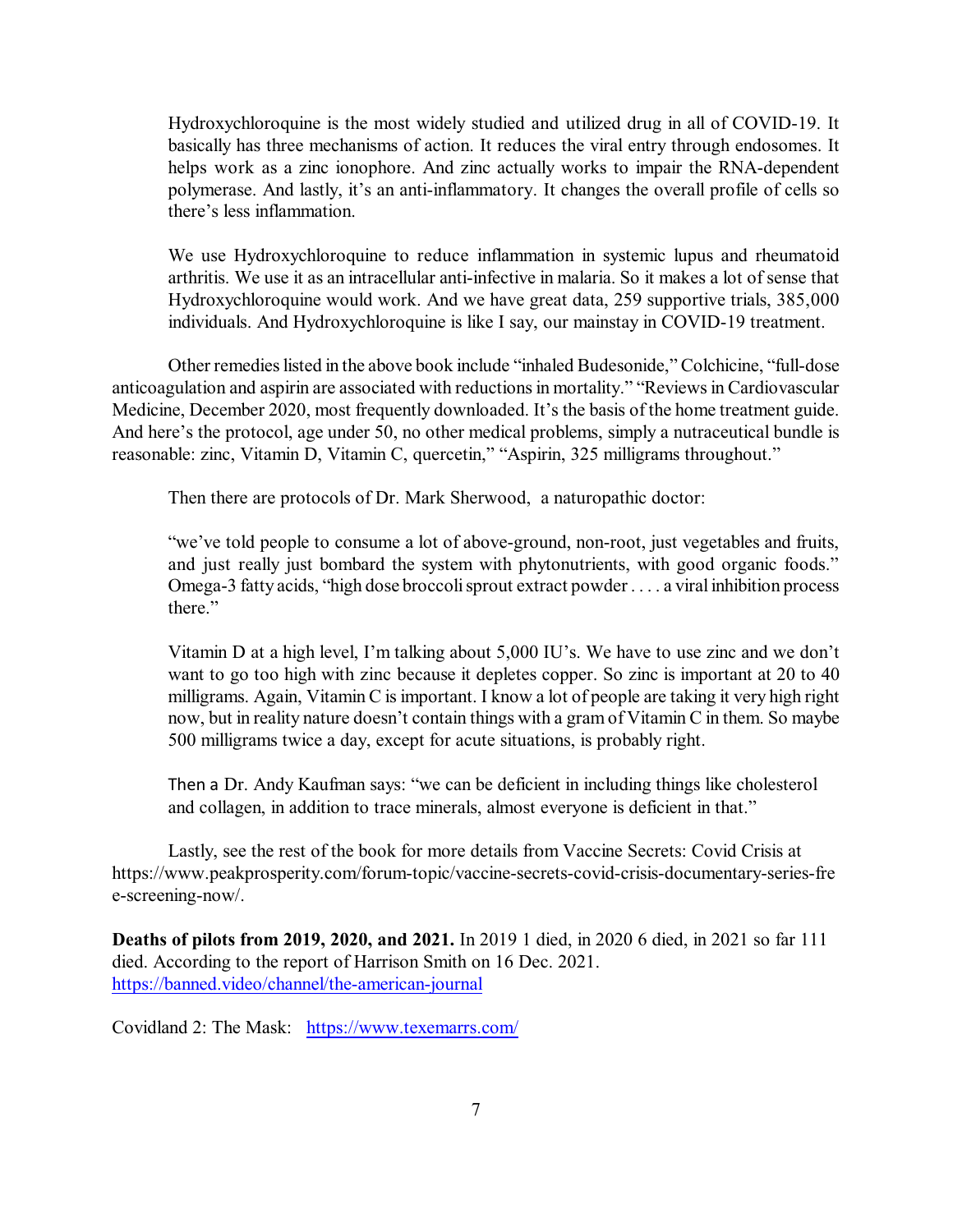*The Real Anthony Fauci* by **Robert F. Kennedy, JR.** On <https://thepowerhour.com/> Dec. 14<sup>th</sup> program 2021.

Powerful Interview! **Dr. Judy Mikovits** Exposes Fauci's Cancer Causing Injections https://www.infowars.com/posts/powerful-interview-dr-judy-mikovits-exposes-faucis-cancer-caus ing-injections/

**Dr. Peter McCullough** Schools Joe Rogan on Plandemic https://forbiddenknowledgetv.net/dr-peter-mccullough-schools-joe-rogan-on-plandemic/

**Fauci Patent for Vaxx-Induced AIDS:** HIV Glycoprotein 120 Contained in Vaxx https://forbiddenknowledgetv.net/fauci-patent-vaxxed-induced-aids-biotech-analyst-hiv-glycoprot ein-120-contained-in-vaxx/

**Dr. Noack Confirmed Dead** After Graphene Hydroxide Podcast https://forbiddenknowledgetv.net/dr-noack-confirmed-dead-after-graphene-hydroxide-podcast/

**Another Doctor Tries to Warn Us.** Will You Hear Her? https://forbiddenknowledgetv.net/another-doctor-tries-to-warn-us-will-you-hear-her/

**Scientists Confirm 5G Accelerates** Viral Infections Directly Linked to COVID-19 <https://banned.video/watch?id=61b940671eb4461e604f72e5>

**Fauci Admits To World** That Vaccines Can Make You Sick <https://banned.video/watch?id=61b96a057a44fc1fe141b53d>

**Dr. Lee Merritt** Warns 5G Linked to Global COVID-19 Outbreaks <https://banned.video/watch?id=61b938411eb4461e604c71b1>

**FDA Stopping Shipments** Of Lifesaving Drug To Help Boost Big Pharma <https://banned.video/watch?id=61b95f427a44fc1fe13dfe7d>

More GOOD News About **Omicron** <https://banned.video/watch?id=61b90db64afec71d786f102b>

**The Green Energy Scam** Exposed <https://banned.video/watch?id=61b95b4c1eb4461e60589efe>

Top Virologist Says 'Omicron' Could Have Been Created By **Merck's New Covid Pill** <https://banned.video/watch?id=61b8e6504afec71d78666f28>

**COVID-19 Vaccine Causes AIDS** Warns **Dr. Vladimir Zelenko** <http://zstacklife.com/alex> joins The Alex Jones Show to break down how **the spike protein** from the COVID-19 vaccine causes acquired immunodeficiency syndrome [**AIDS**]. <https://banned.video/watch?id=61b3e1dd41190915ff8754d0>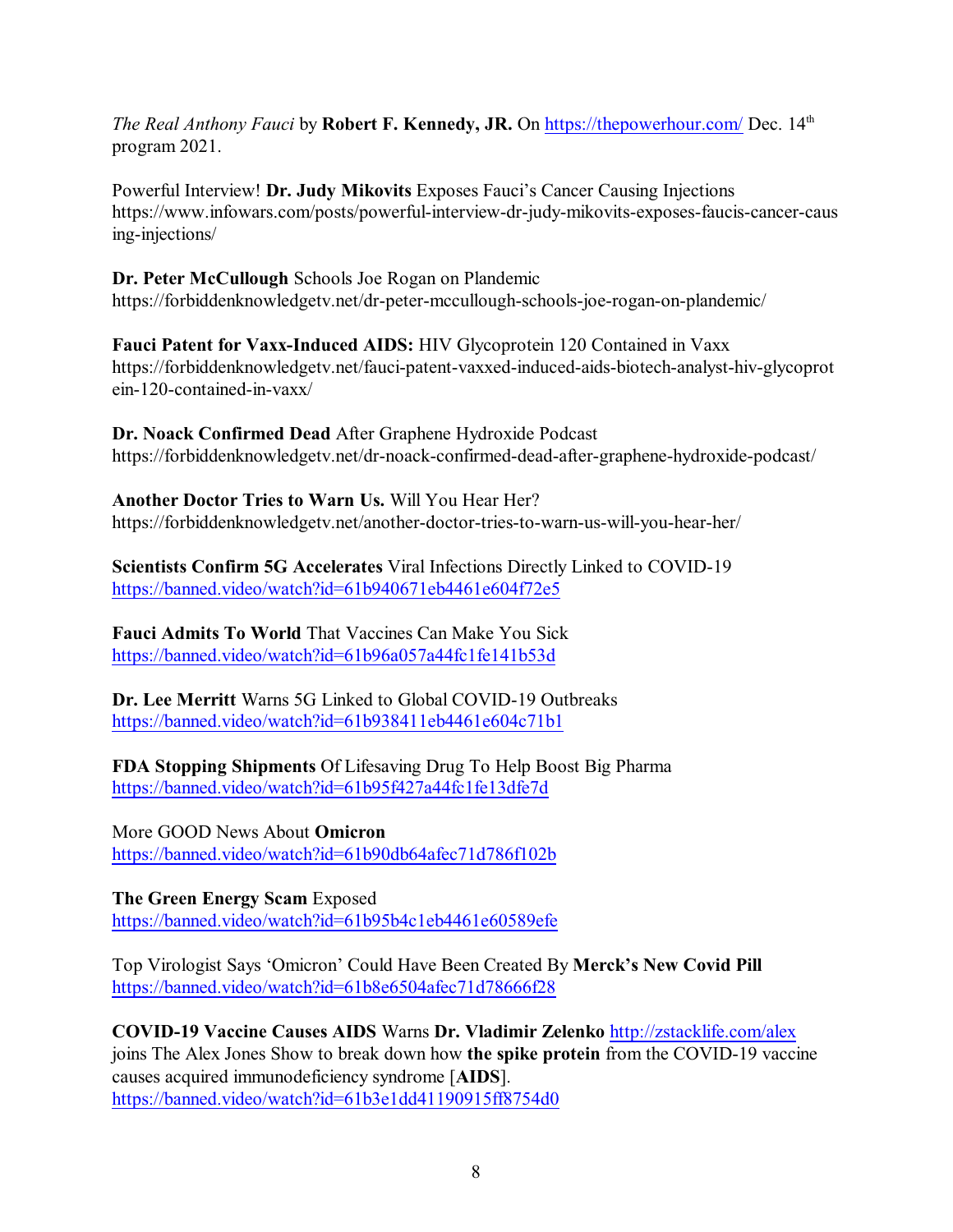Worldwide Corporate Takeover: A Look at the Globalist Future of **Depopulation** <https://banned.video/watch?id=61b7df2c50c2701b6e1e6b3d>

**mRNA Tech Inventor**: The Future of Global Totalitarianism is Here <https://banned.video/watch?id=61b81831173ca41bd07c120a>

**More Athletes Collapse** From Deadly Coincidence <https://banned.video/watch?id=61b79fb31ebb7e1a75a550e3>

**FOIA Reveals Pfizer Knew Of 158,000+ Adverse Reactions** In First Two Months of Vaccine Rollout: <https://banned.video/watch?id=61b79ee71ebb7e1a75a4c5ec>

Merck's New COVID Drug Might Mutate Your DNA And Cause **Birth Defects, Cancer** <https://banned.video/watch?id=61b917474afec71d78717bf3>

**Joe Rogan Destroys CNN's COVID Coverage** And Gets More Viewers While Doing It <https://banned.video/watch?id=616884ef7bcd2f463dd53ebf>

VIDEO: **Glenn Beck on Tucker Carlson** Exposes NIH / Moderna Collusion Ahead of COVID Pandemic: <https://banned.video/watch?id=61b29db3a25dbe13cf9f29c1>

Universal **Vaccine Side Effects** and Risk for Autoimmune Disease <https://banned.video/watch?id=61b7312953a17a19a89c2dd6>

**Science Says:** <https://banned.video/watch?id=61b8de93c57f571cc3ef4250>

POWERFUL: **Woman Wakes Up To Reality** When Her Husband Gets Vax Injured <https://banned.video/watch?id=61b3a34886ca9f1533559b56>

Learn the **Science Behind Mind Control** to Empower Humanity <https://banned.video/watch?id=61b7ecea50c2701b6e232fce>

**Globally Coordinated Lockdowns** Inspire Massive Protests — Sunday Night Live - FULL SHOW 12-12-21: <https://banned.video/watch?id=61b6ba583874b018f1deb4cd>

**Joel M. Skousen's World Affairs Brief**: <https://www.worldaffairsbrief.com/>

California Orders Statewide **Indoor Mask Mandate**: posted by **Andrew Skousen** - Tuesday, December 14 2021 Sharon McKeeman, founder of Let Them Breathe, a national organization advocating for mask-choice for K–12 students, told NTD there is "no justification" for the mandate. — **The Epoch Times**

https://www.theepochtimes.com/california-announces-state-wide-indoor-mask-mandate\_4155281 .html

Hospital Tries to **Medically Kidnap Children** Given Ivermectin by Parents <https://healthimpactnews.com/>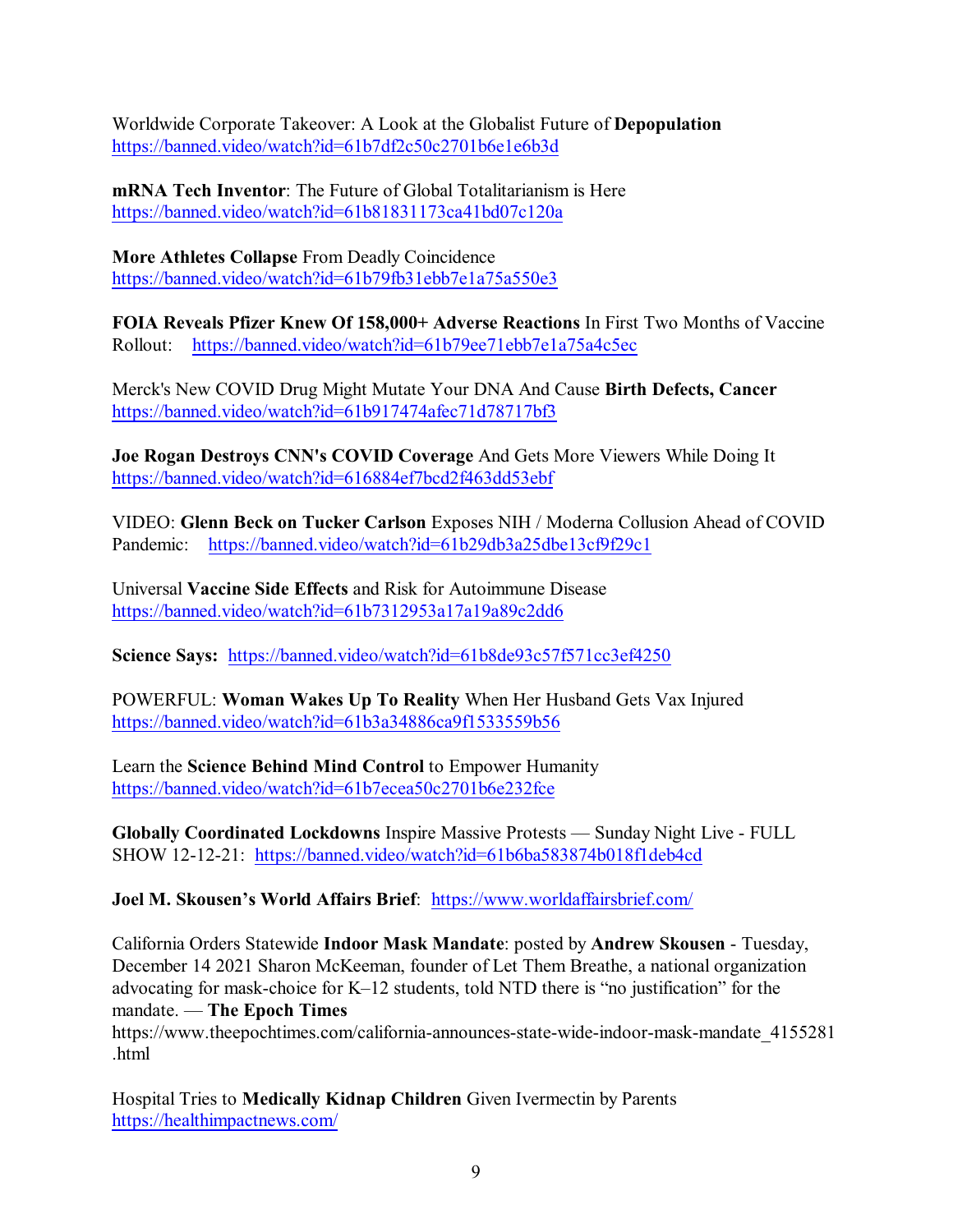The **Lancet Scolds Those Claiming** "Pandemic Of The Unvaccinated" https://www.newswars.com/the-lancet-scolds-those-claiming-pandemic-of-the-unvaccinated/

**Australian Parliament Member**: "I Don't Intend to Have the Jab – I'm Not Putting That Sh\*t in My Body" 'I don't intend to listen to bureaucrats, or politicians or UN, or the bloody WHO pushing their own agenda and taking away my freedoms' https://www.newswars.com/australian-parliament-member-i-don't-intend-to-have-the-jab-im-not-

putting-that-sht-in-my-body/

Moderna's Covid-19 vaccine is being blamed after a pregnant woman who'd received two doses gave birth to a **baby that died after bleeding from its nose and mouth**.

https://www.infowars.com/posts/mom-double-jabbed-in-3rd-trimester-gives-birth-to-baby-who-die d-after-suffering-heart-failure-blood-clots/

Covid **Vaccine Manufacturers Worried Refugees Could Sue Them** Following Adverse Reactions

https://www.infowars.com/posts/covid-vaccine-manufacturers-worried-refugees-could-sue-them-f ollowing-adverse-reactions/

An alarming admission was found near the bottom of a recent New York Times article about pharmaceutical giant **Merck's new Covid drug molnupiravir**. https://www.infowars.com/posts/nyt-admits-mercks-covid-drug-could-mutate-dna-cause-cancer-hi nder-male-fertility/

Health Minister Questioned About "**Explosion in Stillbirths**" Among Fully Vaccinated Mothers https://www.infowars.com/posts/health-minister-questioned-about-alleged-explosion-in-fully-vacci nated-mothers-experiencing-stillbirths/

Letter to **Canadian VIA Rail:** Do you not realize it is against the Nuremberg Code of Ethics to coerce someone to take part in an experimental trial of secret contents in inoculations called 'vaccinations' which do not protect anyone from getting the corona viruses it is said to protect against. The countries like Israel which is the most inoculated have the highest hospitalizations of people already inoculated. Please see my research report on this shameful demand for getting inoculations and vaccination passports at <http://tlm79.org/health0.aspx>

VIDEO: Vaxxed **Blood Clots** 10 Times Faster: Dec 20, 2021 <https://banned.video/watch?id=61c11a226be39e2d180c9141>

**Lethal Drug** Included In Over The Counter Covid Test Kits: Dec 20, 2021 <https://banned.video/watch?id=61c0b341724c932b860a7175>

**Dr. Richard Bartlett** treated his Covid-19 patient very effectively with a common **Asthma drug** called **Budesonide** in an inhaler.

https://vinnews.com/2020/07/07/west-texas-doctor-says-asthma-drug-is-silver-bullet-for-covid-19/